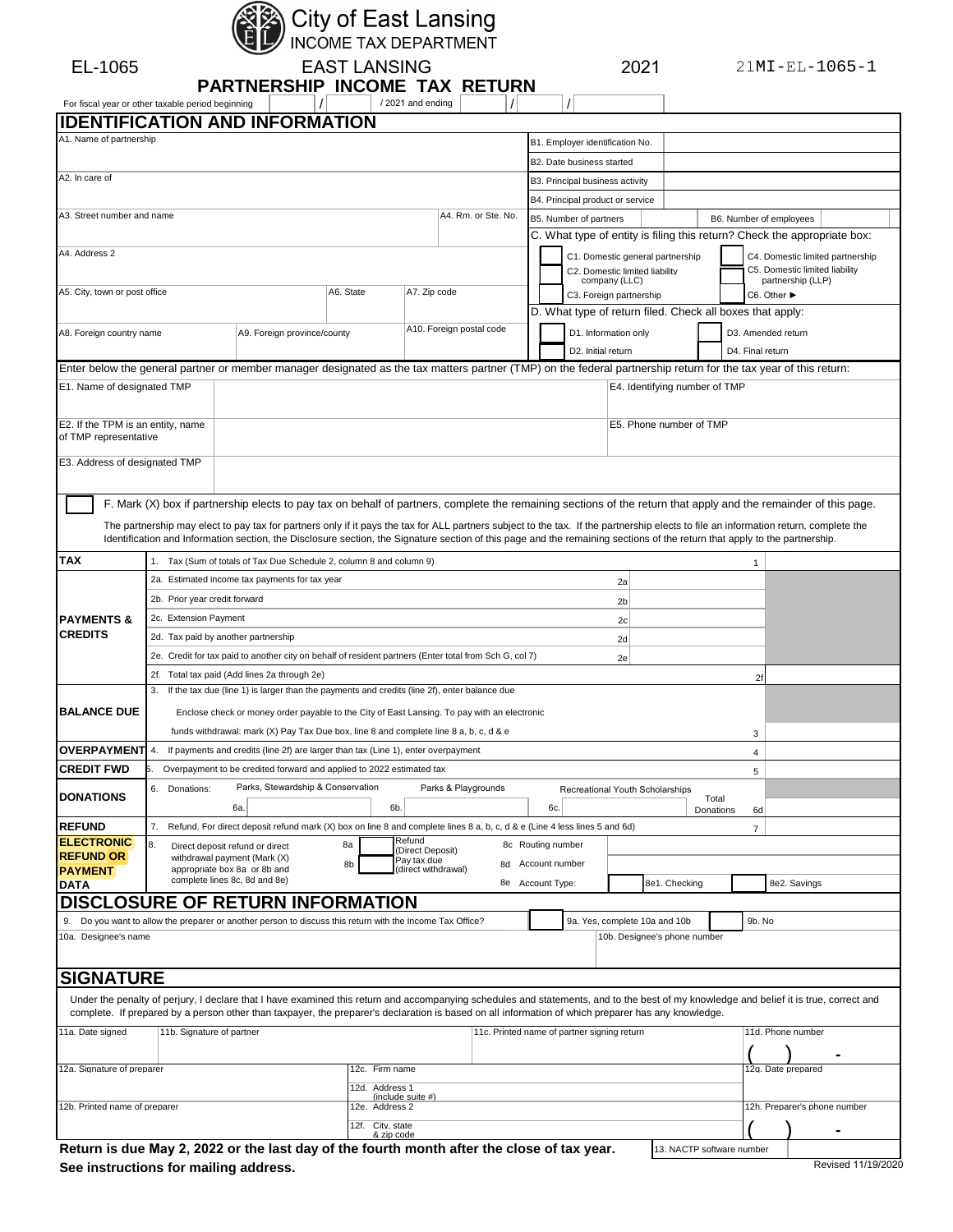|                                                                                  | Name of partnership                                                                                                                                                                                                                                                                                                                                                                                          | Partnership's FEIN                                                                          |  |                                                                                                          | 2021 Form EL-1065, Schedule 1                                                                                                                                            |                                                                                                                                                                                                                                                                                                   |                                                                                                                                                                                                  |  |  |
|----------------------------------------------------------------------------------|--------------------------------------------------------------------------------------------------------------------------------------------------------------------------------------------------------------------------------------------------------------------------------------------------------------------------------------------------------------------------------------------------------------|---------------------------------------------------------------------------------------------|--|----------------------------------------------------------------------------------------------------------|--------------------------------------------------------------------------------------------------------------------------------------------------------------------------|---------------------------------------------------------------------------------------------------------------------------------------------------------------------------------------------------------------------------------------------------------------------------------------------------|--------------------------------------------------------------------------------------------------------------------------------------------------------------------------------------------------|--|--|
|                                                                                  |                                                                                                                                                                                                                                                                                                                                                                                                              | Revised 11/19/20<br><b>SCHEDULE 1 - PARTNER INFORMATION SCHEDULE</b><br><b>Attachment 1</b> |  |                                                                                                          |                                                                                                                                                                          |                                                                                                                                                                                                                                                                                                   |                                                                                                                                                                                                  |  |  |
| P<br>N<br>A<br>U<br>$\mathsf{R}$<br>M<br>B<br>E<br>R<br>N<br>$\frac{E}{R}$<br>EX | <b>COLUMN1</b><br>NAME AND ADDRESS OF ALL PARTNERS<br>(Complete column 1, column 2 and, if necessary, columns 3 and 4; if<br>column 4 for partner equals part-year (PR or PN), report the resident and<br>nonresident portions on separate partner lines)<br>Enter partner's name and address as per example below<br>Partner's Name<br>Street number, street name and suite number<br>City, state, zip code |                                                                                             |  | <b>COLUMN 2</b><br>PARTNER'S<br>SOCIAL SECURITY<br>OR EMPLOYER<br><b>IDENTIFICATION</b><br><b>NUMBER</b> | <b>COLUMN 3</b><br>TYPE OF ENTITY OF<br>PARTNER (Follow<br>Federal Form 1065<br>instructions for<br>Schedule K-1, Item I;<br>see Partner Entity<br>Classification Chart) | <b>COLUMN 4</b><br>IF PARTNER IS AN<br><b>INDIVIDUAL OR</b><br><b>NOMINEE</b><br><b>REPRESENTING AN</b><br>INDIVIDUAL, ENTER<br><b>RESIDENCE STATUS OF</b><br>PARTNER (R = Resident,<br>$N = \text{Nonresident},$<br>$PR = Part-year resident$<br>portion, PN = Part-year<br>nonresident portion) | <b>COLUMN 5</b><br>IF COLUMN 4<br><b>EQUALS PART-</b><br>YEAR RESIDENT<br><b>ENTER RESIDENCY</b><br>START DATE ON<br><b>RESIDENT (PR)</b><br>LINE AND END<br>DATE ON<br>NONRESIDENT (PN)<br>LINE |  |  |
| 1                                                                                |                                                                                                                                                                                                                                                                                                                                                                                                              |                                                                                             |  |                                                                                                          |                                                                                                                                                                          |                                                                                                                                                                                                                                                                                                   |                                                                                                                                                                                                  |  |  |
| $\overline{2}$                                                                   |                                                                                                                                                                                                                                                                                                                                                                                                              |                                                                                             |  |                                                                                                          |                                                                                                                                                                          |                                                                                                                                                                                                                                                                                                   |                                                                                                                                                                                                  |  |  |
| 3                                                                                |                                                                                                                                                                                                                                                                                                                                                                                                              |                                                                                             |  |                                                                                                          |                                                                                                                                                                          |                                                                                                                                                                                                                                                                                                   |                                                                                                                                                                                                  |  |  |
| 4                                                                                |                                                                                                                                                                                                                                                                                                                                                                                                              |                                                                                             |  |                                                                                                          |                                                                                                                                                                          |                                                                                                                                                                                                                                                                                                   |                                                                                                                                                                                                  |  |  |
| 5                                                                                |                                                                                                                                                                                                                                                                                                                                                                                                              |                                                                                             |  |                                                                                                          |                                                                                                                                                                          |                                                                                                                                                                                                                                                                                                   |                                                                                                                                                                                                  |  |  |
| 6                                                                                |                                                                                                                                                                                                                                                                                                                                                                                                              |                                                                                             |  |                                                                                                          |                                                                                                                                                                          |                                                                                                                                                                                                                                                                                                   |                                                                                                                                                                                                  |  |  |
| $\overline{7}$                                                                   |                                                                                                                                                                                                                                                                                                                                                                                                              |                                                                                             |  |                                                                                                          |                                                                                                                                                                          |                                                                                                                                                                                                                                                                                                   |                                                                                                                                                                                                  |  |  |
| 8                                                                                |                                                                                                                                                                                                                                                                                                                                                                                                              |                                                                                             |  |                                                                                                          |                                                                                                                                                                          |                                                                                                                                                                                                                                                                                                   |                                                                                                                                                                                                  |  |  |
| 9                                                                                |                                                                                                                                                                                                                                                                                                                                                                                                              |                                                                                             |  |                                                                                                          |                                                                                                                                                                          |                                                                                                                                                                                                                                                                                                   |                                                                                                                                                                                                  |  |  |
| 10                                                                               |                                                                                                                                                                                                                                                                                                                                                                                                              |                                                                                             |  |                                                                                                          |                                                                                                                                                                          |                                                                                                                                                                                                                                                                                                   |                                                                                                                                                                                                  |  |  |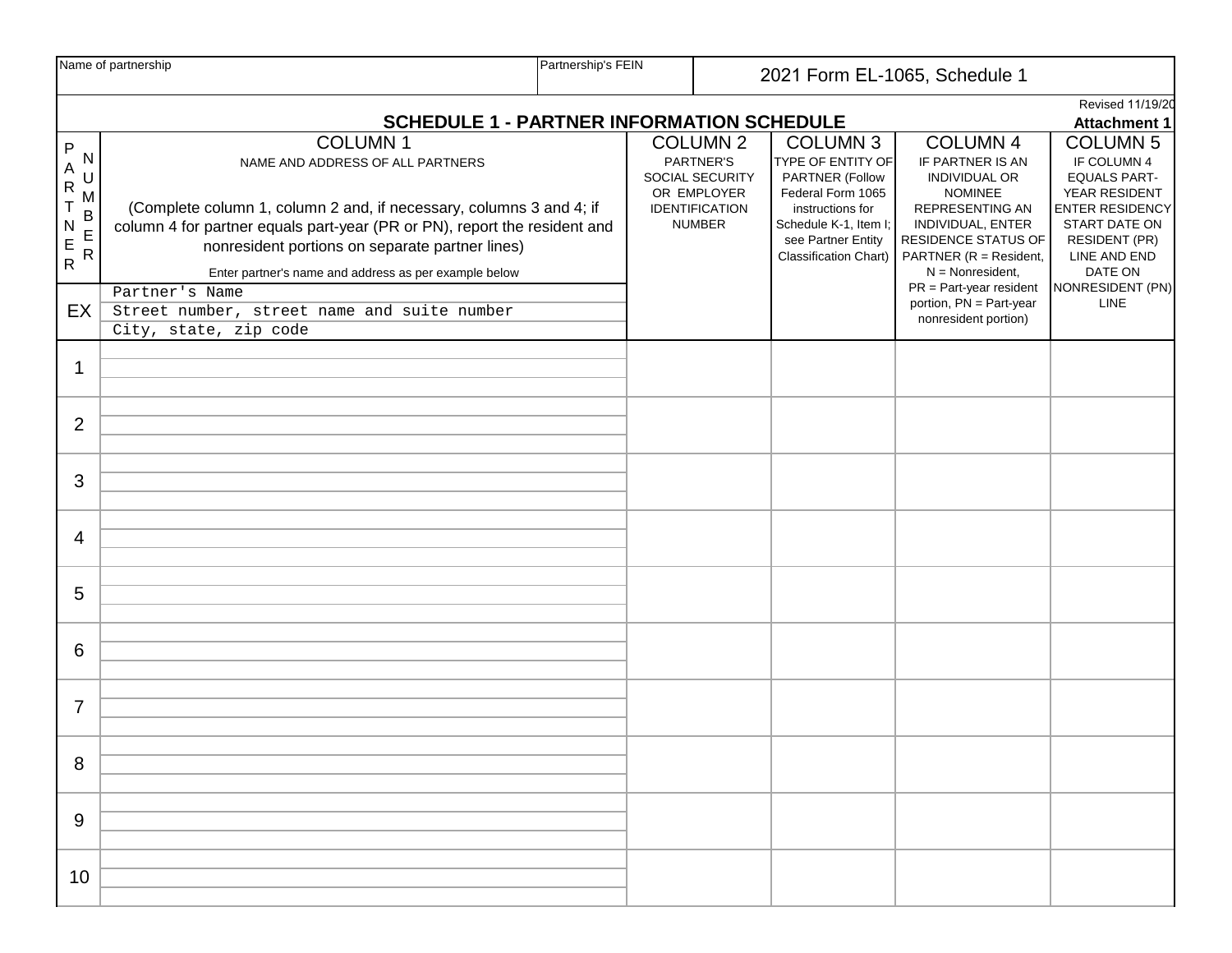|                                        | <b>INAILLE OF DAILITERSHIP</b>                                               | Faillieisilips FEIN<br>2021 Form EL-1065, Schedule 2                                  |                     |                                                                                                   |                                                                                                                       |                                                              |                                                                                           |                                                                               |                                                                                                       |                                                                                 |                                                                                                |
|----------------------------------------|------------------------------------------------------------------------------|---------------------------------------------------------------------------------------|---------------------|---------------------------------------------------------------------------------------------------|-----------------------------------------------------------------------------------------------------------------------|--------------------------------------------------------------|-------------------------------------------------------------------------------------------|-------------------------------------------------------------------------------|-------------------------------------------------------------------------------------------------------|---------------------------------------------------------------------------------|------------------------------------------------------------------------------------------------|
|                                        |                                                                              |                                                                                       |                     | SCHEDULE 2 - PARTNER INCOME AND TAX CALCULATION SCHEDULE                                          |                                                                                                                       |                                                              |                                                                                           |                                                                               |                                                                                                       |                                                                                 | Revised 11/17/20                                                                               |
|                                        | Partnerships filing an information return complete only columns 1 through 4. |                                                                                       |                     |                                                                                                   |                                                                                                                       |                                                              |                                                                                           |                                                                               |                                                                                                       |                                                                                 |                                                                                                |
|                                        | Partnerships electing to pay tax must complete all applicable columns.       |                                                                                       |                     |                                                                                                   |                                                                                                                       |                                                              |                                                                                           |                                                                               |                                                                                                       |                                                                                 | <b>Attachment 2</b>                                                                            |
| P<br>$A^N$<br>${\sf R}$<br>B<br>N<br>E | <b>COLUMN1</b><br>PARTNER'S NAME                                             | COLUMN 2<br><b>TYPE OF ENTITY</b><br>OF PARTNER<br>(From Partner<br>Information Sch.) |                     | COLUMN 3<br>PARTNER'S<br>SOCIAL SECURITY<br>OR EMPLOYER<br><b>IDENTIFICATION</b><br><b>NUMBER</b> | COLUMN <sub>4</sub><br><b>TOTAL INCOME</b><br>(From Schedule C,<br>column 8; See page 1, (See instructions)<br>box F) | COLUMN <sub>5</sub><br><b>ALLOWABLE</b><br><b>DEDUCTIONS</b> | COLUMN <sub>6</sub><br><b>EXEMPTIONS</b><br>(See note 2 on<br>page 1 and<br>instructions) | <b>COLUMN7</b><br><b>TAXABLE INCOME</b><br>(Column 4 less<br>columns 5 and 6) | COLUMN 8<br><b>TAX AT</b><br><b>RESIDENT OR</b><br><b>CORPORATION</b><br><b>TAX RATE</b><br>(Column 7 | COLUMN 9<br>TAX AT<br>NONRESIDENT<br><b>TAX RATE</b><br>(Column 7<br>multiplied | COLUMN 10<br><b>TAX PAID</b><br>(Column 8 less<br>Schedule G.<br>column 6; or<br>column 9; see |
| E<br>$\mathsf{R}$<br>$\overline{R}$    |                                                                              | Federal<br>Classification                                                             | Residency<br>Status | (From Partner<br>Information Sch.)                                                                |                                                                                                                       |                                                              |                                                                                           |                                                                               | multiplied<br>by tax rate)                                                                            | by tax rate)                                                                    | Instructions)                                                                                  |
|                                        |                                                                              |                                                                                       |                     |                                                                                                   |                                                                                                                       |                                                              |                                                                                           |                                                                               |                                                                                                       |                                                                                 |                                                                                                |
| 2                                      |                                                                              |                                                                                       |                     |                                                                                                   |                                                                                                                       |                                                              |                                                                                           |                                                                               |                                                                                                       |                                                                                 |                                                                                                |
| 3                                      |                                                                              |                                                                                       |                     |                                                                                                   |                                                                                                                       |                                                              |                                                                                           |                                                                               |                                                                                                       |                                                                                 |                                                                                                |
| $\overline{4}$                         |                                                                              |                                                                                       |                     |                                                                                                   |                                                                                                                       |                                                              |                                                                                           |                                                                               |                                                                                                       |                                                                                 |                                                                                                |
| 5                                      |                                                                              |                                                                                       |                     |                                                                                                   |                                                                                                                       |                                                              |                                                                                           |                                                                               |                                                                                                       |                                                                                 |                                                                                                |
| 6<br>$\overline{7}$                    |                                                                              |                                                                                       |                     |                                                                                                   |                                                                                                                       |                                                              |                                                                                           |                                                                               |                                                                                                       |                                                                                 |                                                                                                |
| 8                                      |                                                                              |                                                                                       |                     |                                                                                                   |                                                                                                                       |                                                              |                                                                                           |                                                                               |                                                                                                       |                                                                                 |                                                                                                |
| 9                                      |                                                                              |                                                                                       |                     |                                                                                                   |                                                                                                                       |                                                              |                                                                                           |                                                                               |                                                                                                       |                                                                                 |                                                                                                |
| 10                                     |                                                                              |                                                                                       |                     |                                                                                                   |                                                                                                                       |                                                              |                                                                                           |                                                                               |                                                                                                       |                                                                                 |                                                                                                |
| Totals                                 |                                                                              |                                                                                       |                     |                                                                                                   |                                                                                                                       |                                                              |                                                                                           |                                                                               |                                                                                                       |                                                                                 |                                                                                                |

Name of partnership **Partnership's FEIN**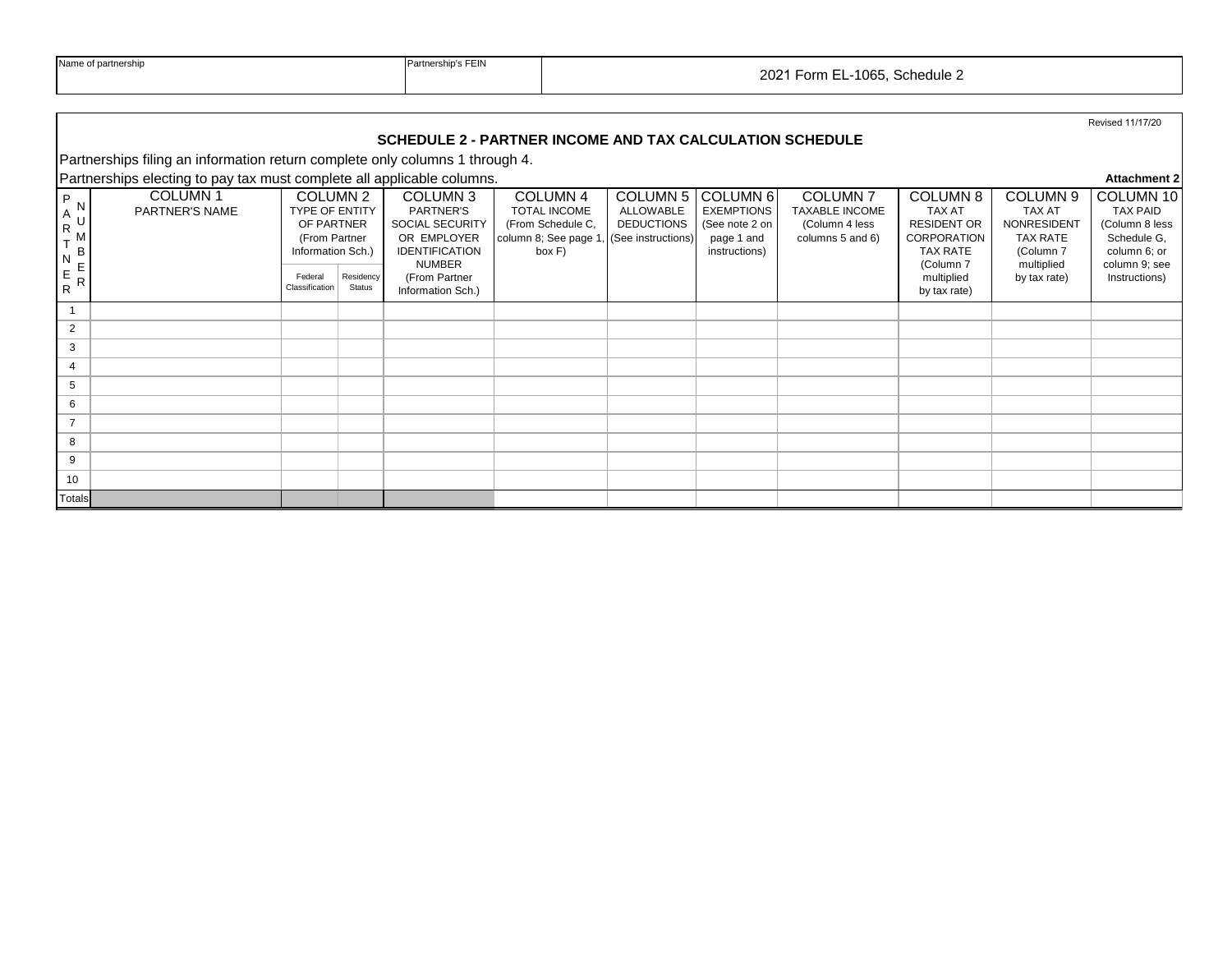|  |  | Name of partnership |
|--|--|---------------------|
|--|--|---------------------|

|                                                                                                                                                     | Revised 11/19/20    |
|-----------------------------------------------------------------------------------------------------------------------------------------------------|---------------------|
| <b>SCHEDULE A - ALLOCABLE PARTNERSHIP ORDINARY BUSINESS INCOME</b>                                                                                  | <b>Attachment 3</b> |
| 1. Ordinary business income (loss) (Form 1065, pg. 1, line 22) (Attach copy of federal Form 1065, Sch K (1065), ancillary schedules and statements) |                     |
| 2. Add City of East Lansing income tax, if deducted in determining income on federal Form 1065                                                      |                     |
| 3. Add interest and other costs incurred in connection with the production of income exempt from East Lansing income tax (Attach schedule)          |                     |
| 4. Deduct Sec. 179 depreciation (Federal Schedule K, line 12)                                                                                       |                     |
| 5. Other partnership deductions allowed under Michigan Uniform City Income Tax Ordinance (Attach explanation)                                       |                     |
| 6 Deduct ordinary income (loss) from other partnerships, estates & trusts (Federal Form 1065, page 1, line 4; attach explanation)                   |                     |
| 7. Total adjusted ordinary business income (Add lines 1, 2, 3 and subtract lines 4, 5 and 6)                                                        |                     |

|                                                                                                                                                         |                                                        |                                                |                                                                                                                               |                                                                                                                                                        |                                                                                                                    |                                                                                                                                                             |                                                                                                                                      | Revised 11/19/20                                                                                           |
|---------------------------------------------------------------------------------------------------------------------------------------------------------|--------------------------------------------------------|------------------------------------------------|-------------------------------------------------------------------------------------------------------------------------------|--------------------------------------------------------------------------------------------------------------------------------------------------------|--------------------------------------------------------------------------------------------------------------------|-------------------------------------------------------------------------------------------------------------------------------------------------------------|--------------------------------------------------------------------------------------------------------------------------------------|------------------------------------------------------------------------------------------------------------|
| SCHEDULE B - PARTNERSHIP INCOME NOT INCLUDED IN SCHEDULE A<br><b>Attachment 4</b>                                                                       |                                                        |                                                |                                                                                                                               |                                                                                                                                                        |                                                                                                                    |                                                                                                                                                             |                                                                                                                                      |                                                                                                            |
| <b>ATTACH COPY OF FEDERAL</b><br><b>SCHEDULE K (1065)</b><br><b>ATTACH SCHEDULES TO</b><br><b>EXPLAIN ALL EXCLUSIONS</b>                                | <b>FEDERAL</b><br><b>FORM 1065</b><br><b>REFERENCE</b> | <b>COLUMN1</b><br>APPORTIONED<br><b>INCOME</b> | COLUMN <sub>2</sub><br><b>TOTAL</b><br><b>EXCLUDIBLE</b><br><b>RESIDENT</b><br>PARTNERS'<br>PORTION OF<br>COLUMN <sub>1</sub> | <b>COLUMN 3</b><br><b>TOTAL</b><br><b>EXCLUDIBLE</b><br>NONRESIDENT,<br><b>ESTATE AND</b><br><b>TRUST</b><br>PARTNERS'<br>PORTION OF<br><b>COLUMN1</b> | <b>COLUMN 4</b><br><b>TOTAL EXCLUDIBLE</b><br><b>CORPORATION</b><br>PARTNERS'<br>PORTION OF<br>COLUMN <sub>1</sub> | <b>COLUMN 5</b><br><b>TOTAL</b><br><b>EXCLUDIBLE</b><br><b>OTHER</b><br>PARTNERS'<br>PORTION OF<br><b>COLUMN1</b><br>(Partners not in<br>columns 2, 3 or 4) | COLUMN <sub>6</sub><br><b>TOTAL TAXABLE</b><br>AT RESIDENT OR<br>CORPORATE<br><b>TAX RATE</b><br>(Column 1 less<br>column 2, 4 or 5) | <b>COLUMN7</b><br><b>TOTAL TAXABLE</b><br>AT NONRESIDENT<br><b>TAX RATE</b><br>(Column 1 less<br>column 3) |
| NONBUSINESS INTEREST AND DIVIDENDS (SEE INSTRUCTIONS)                                                                                                   |                                                        |                                                |                                                                                                                               |                                                                                                                                                        |                                                                                                                    |                                                                                                                                                             |                                                                                                                                      |                                                                                                            |
| 1. Nonbusiness interest income                                                                                                                          | Sch. K, line 5                                         |                                                |                                                                                                                               |                                                                                                                                                        |                                                                                                                    |                                                                                                                                                             |                                                                                                                                      |                                                                                                            |
| 2. Nonbusiness dividend income                                                                                                                          | Sch. K, lines 6a                                       |                                                |                                                                                                                               |                                                                                                                                                        |                                                                                                                    |                                                                                                                                                             |                                                                                                                                      |                                                                                                            |
| SALE OR EXCHANGE OF PROPERTY (SEE INSTRUCTIONS)                                                                                                         |                                                        |                                                |                                                                                                                               |                                                                                                                                                        |                                                                                                                    |                                                                                                                                                             |                                                                                                                                      |                                                                                                            |
| 3. Net short-term capital gain (loss)                                                                                                                   | Sch. K, line 8                                         |                                                |                                                                                                                               |                                                                                                                                                        |                                                                                                                    |                                                                                                                                                             |                                                                                                                                      |                                                                                                            |
| 4. Net long-term capital gain (loss)                                                                                                                    | Sch. K, L. 9a - c                                      |                                                |                                                                                                                               |                                                                                                                                                        |                                                                                                                    |                                                                                                                                                             |                                                                                                                                      |                                                                                                            |
| 5. Net Section 1231 gain (loss)                                                                                                                         | Sch. K, line 10                                        |                                                |                                                                                                                               |                                                                                                                                                        |                                                                                                                    |                                                                                                                                                             |                                                                                                                                      |                                                                                                            |
| RENTS AND ROYALTIES (IF INCOME INCLUDES RENTAL REAL ESTATE, ATTACH COPY OF FEDERAL FORM 8825)                                                           |                                                        |                                                |                                                                                                                               |                                                                                                                                                        |                                                                                                                    |                                                                                                                                                             |                                                                                                                                      |                                                                                                            |
| Net income (loss) from rental<br>6.<br>real estate activities                                                                                           | Sch. K, line 2                                         |                                                |                                                                                                                               |                                                                                                                                                        |                                                                                                                    |                                                                                                                                                             |                                                                                                                                      |                                                                                                            |
| Net income (loss) from other<br>7.<br>rental activities                                                                                                 | Sch. K, line 3c                                        |                                                |                                                                                                                               |                                                                                                                                                        |                                                                                                                    |                                                                                                                                                             |                                                                                                                                      |                                                                                                            |
| 8. Royalty income                                                                                                                                       | Sch. K, line 7                                         |                                                |                                                                                                                               |                                                                                                                                                        |                                                                                                                    |                                                                                                                                                             |                                                                                                                                      |                                                                                                            |
| <b>OTHER INCOME</b>                                                                                                                                     |                                                        |                                                |                                                                                                                               |                                                                                                                                                        |                                                                                                                    |                                                                                                                                                             |                                                                                                                                      |                                                                                                            |
| 9. Other income                                                                                                                                         | Sch. K, line 11                                        |                                                |                                                                                                                               |                                                                                                                                                        |                                                                                                                    |                                                                                                                                                             |                                                                                                                                      |                                                                                                            |
| Ordinary income from other<br>10.<br>partnerships (See ** below)                                                                                        | Form 1065, line 4                                      |                                                |                                                                                                                               |                                                                                                                                                        |                                                                                                                    |                                                                                                                                                             |                                                                                                                                      |                                                                                                            |
| Total apportioned income (Add lines 1 through 10<br>11.<br>of each column)                                                                              |                                                        |                                                |                                                                                                                               |                                                                                                                                                        |                                                                                                                    |                                                                                                                                                             |                                                                                                                                      |                                                                                                            |
| Amounts reported in column 1 are from federal Form 1065 or Schedule K (1065).<br>** Attach schedule showing name, address and FEIN of each partnership. |                                                        |                                                |                                                                                                                               |                                                                                                                                                        |                                                                                                                    |                                                                                                                                                             |                                                                                                                                      |                                                                                                            |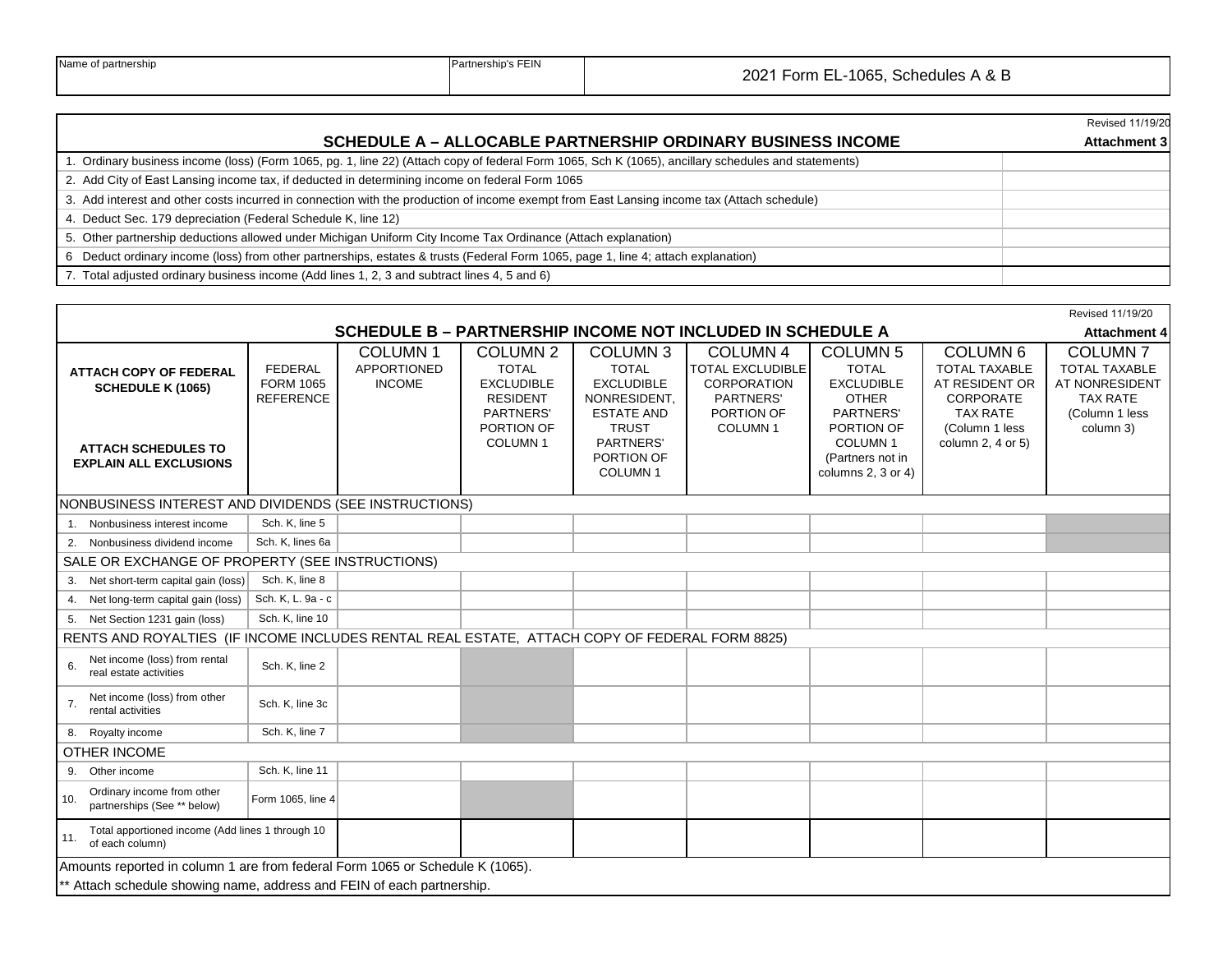|  | Name of partnership |
|--|---------------------|
|--|---------------------|

|                                       | Revised 11/17/20                                                                        |                                                                                |                                                                             |                                                                                                                               |                                                                                      |                                                                                                        |                                                                                     |                                                                                                                 |  |  |  |
|---------------------------------------|-----------------------------------------------------------------------------------------|--------------------------------------------------------------------------------|-----------------------------------------------------------------------------|-------------------------------------------------------------------------------------------------------------------------------|--------------------------------------------------------------------------------------|--------------------------------------------------------------------------------------------------------|-------------------------------------------------------------------------------------|-----------------------------------------------------------------------------------------------------------------|--|--|--|
|                                       | <b>SCHEDULE C – INCOME DISTRIBUTION TO PARTNERS</b><br><b>Attachment 5</b>              |                                                                                |                                                                             |                                                                                                                               |                                                                                      |                                                                                                        |                                                                                     |                                                                                                                 |  |  |  |
|                                       | <b>COLUMN1</b>                                                                          | <b>COLUMN 2</b>                                                                | COLUMN <sub>3</sub>                                                         | <b>COLUMN 4</b>                                                                                                               | COLUMN 5                                                                             | <b>COLUMN 6</b>                                                                                        | <b>COLUMN7</b>                                                                      | <b>COLUMN 8</b>                                                                                                 |  |  |  |
| P<br>N<br>A<br>$\mathsf{R}$<br>M<br>B | <b>ADJUSTED</b><br><b>ORDINARY</b><br><b>BUSINESS</b><br><b>INCOME</b> (Total<br>equals | <b>GUARANTEED</b><br>PAYMENTS TO<br><b>PARTNERS</b><br>(Fed. 1065, line<br>10) | <b>INCOME</b><br>SUBJECT TO<br>ALLOCATION<br>(Add Column 1<br>and Column 2) | <b>ALLOCATION</b><br>PERCENTAGE (Resident<br>partners enter 100%;<br>partnership partners see<br>instructions; other partners | <b>ALLOCATED</b><br><b>ORDINARY</b><br><b>BUSINESS</b><br><b>INCOME</b><br>(Column 3 | RESIDENT,<br><b>CORPORATION AND</b><br><b>PARTNERSHIP</b><br><b>PARTNER'S PORTION</b><br>OF SCHEDULE B | NONRESIDENT,<br><b>ESTATE AND</b><br><b>TRUST</b><br><b>PARTNER'S</b><br>PORTION OF | <b>TOTAL INCOME</b><br>(Add columns 5, 6<br>and 7; If partnership<br>elects to pay tax,<br>enter on Schedule 2, |  |  |  |
| N                                     | Schedule A, line 7)                                                                     |                                                                                |                                                                             | enter percentage from Sch.                                                                                                    | multiplied by                                                                        | <b>INCOME</b>                                                                                          | <b>SCHEDULE B</b>                                                                   | column 1)                                                                                                       |  |  |  |
| E<br>R                                |                                                                                         |                                                                                |                                                                             | D, line 5)                                                                                                                    | percentage in                                                                        | (From Schedule B, line                                                                                 | <b>INCOME</b>                                                                       |                                                                                                                 |  |  |  |
| $\overline{R}$                        |                                                                                         |                                                                                |                                                                             |                                                                                                                               | Column 4)                                                                            | $11$ , column 6)                                                                                       | (From Schedule B,                                                                   |                                                                                                                 |  |  |  |
|                                       |                                                                                         |                                                                                |                                                                             |                                                                                                                               |                                                                                      |                                                                                                        | line 11, column 7)                                                                  |                                                                                                                 |  |  |  |
|                                       |                                                                                         |                                                                                |                                                                             | %                                                                                                                             |                                                                                      |                                                                                                        |                                                                                     |                                                                                                                 |  |  |  |
| 2                                     |                                                                                         |                                                                                |                                                                             | $\%$                                                                                                                          |                                                                                      |                                                                                                        |                                                                                     |                                                                                                                 |  |  |  |
| 3                                     |                                                                                         |                                                                                |                                                                             | $\%$                                                                                                                          |                                                                                      |                                                                                                        |                                                                                     |                                                                                                                 |  |  |  |
| 4                                     |                                                                                         |                                                                                |                                                                             | %                                                                                                                             |                                                                                      |                                                                                                        |                                                                                     |                                                                                                                 |  |  |  |
| 5                                     |                                                                                         |                                                                                |                                                                             | $\%$                                                                                                                          |                                                                                      |                                                                                                        |                                                                                     |                                                                                                                 |  |  |  |
| 6                                     |                                                                                         |                                                                                |                                                                             | %                                                                                                                             |                                                                                      |                                                                                                        |                                                                                     |                                                                                                                 |  |  |  |
|                                       |                                                                                         |                                                                                |                                                                             | %                                                                                                                             |                                                                                      |                                                                                                        |                                                                                     |                                                                                                                 |  |  |  |
| 8                                     |                                                                                         |                                                                                |                                                                             | $\%$                                                                                                                          |                                                                                      |                                                                                                        |                                                                                     |                                                                                                                 |  |  |  |
| 9                                     |                                                                                         |                                                                                |                                                                             | %                                                                                                                             |                                                                                      |                                                                                                        |                                                                                     |                                                                                                                 |  |  |  |
| 10                                    |                                                                                         |                                                                                |                                                                             | %                                                                                                                             |                                                                                      |                                                                                                        |                                                                                     |                                                                                                                 |  |  |  |
| <b>Totals</b>                         |                                                                                         |                                                                                |                                                                             | %                                                                                                                             |                                                                                      |                                                                                                        |                                                                                     |                                                                                                                 |  |  |  |

|                                                                               |                                                                                                                                                                   |  |                                                                       |                        | Revised 11/19/20  |  |  |  |
|-------------------------------------------------------------------------------|-------------------------------------------------------------------------------------------------------------------------------------------------------------------|--|-----------------------------------------------------------------------|------------------------|-------------------|--|--|--|
| <b>SCHEDULE D - BUSINESS ALLOCATION PERCENTAGE</b>                            |                                                                                                                                                                   |  |                                                                       |                        |                   |  |  |  |
|                                                                               | <b>COLUMN1</b><br><b>COLUMN 2</b>                                                                                                                                 |  |                                                                       |                        |                   |  |  |  |
|                                                                               |                                                                                                                                                                   |  | <b>LOCATED EVERYWHERE</b>                                             | <b>LOCATED IN CITY</b> | <b>PERCENTAGE</b> |  |  |  |
|                                                                               | a. Average net book value of real and tangible personal property                                                                                                  |  |                                                                       |                        | (Column 2 divided |  |  |  |
|                                                                               | b. Gross annual rent paid for real property only, multiplied by 8                                                                                                 |  |                                                                       |                        | by column 1)      |  |  |  |
| c. Totals (Add lines 1a and 1b)                                               |                                                                                                                                                                   |  |                                                                       |                        | %                 |  |  |  |
| 2. Total wages, salaries, commissions and other compensation of all employees |                                                                                                                                                                   |  |                                                                       |                        |                   |  |  |  |
|                                                                               | 3. Gross receipts from sales made or services rendered                                                                                                            |  |                                                                       |                        |                   |  |  |  |
|                                                                               | 4. Total percentages (Add the percentages computed in column 3, lines 1c, 2 and 3)                                                                                |  |                                                                       |                        | $\%$              |  |  |  |
|                                                                               | 5. Business allocation percentage (Divide line 4 by the number of factors) Enter here and on Schedule C, column 2 (See note below)                                |  |                                                                       |                        | $\overline{\%}$   |  |  |  |
| Note 3.                                                                       | In determining the business allocation percentage (Line 5), a factor shall be excluded from the computation only when such factor does not exist anywhere insofar |  |                                                                       |                        |                   |  |  |  |
|                                                                               | as the taxpayer's business operation is concerned. In such cases, the sum of the remaining percentages shall be divided by the number of factors actually used.   |  |                                                                       |                        |                   |  |  |  |
|                                                                               |                                                                                                                                                                   |  |                                                                       |                        |                   |  |  |  |
|                                                                               | In the case of a taxpayer authorized by the Income Tax Administrator to use one of the special formulas, attach an explanation and use the lines provided below:  |  |                                                                       |                        |                   |  |  |  |
| a. Numerator                                                                  |                                                                                                                                                                   |  | c. Percentage (a divided by b) (Enter here and on Schedule C, Col. 2) |                        | $\overline{\%}$   |  |  |  |
| b. Denominator                                                                |                                                                                                                                                                   |  | d. Date of Administrator's approval letter (mm/dd/yyyy)               |                        |                   |  |  |  |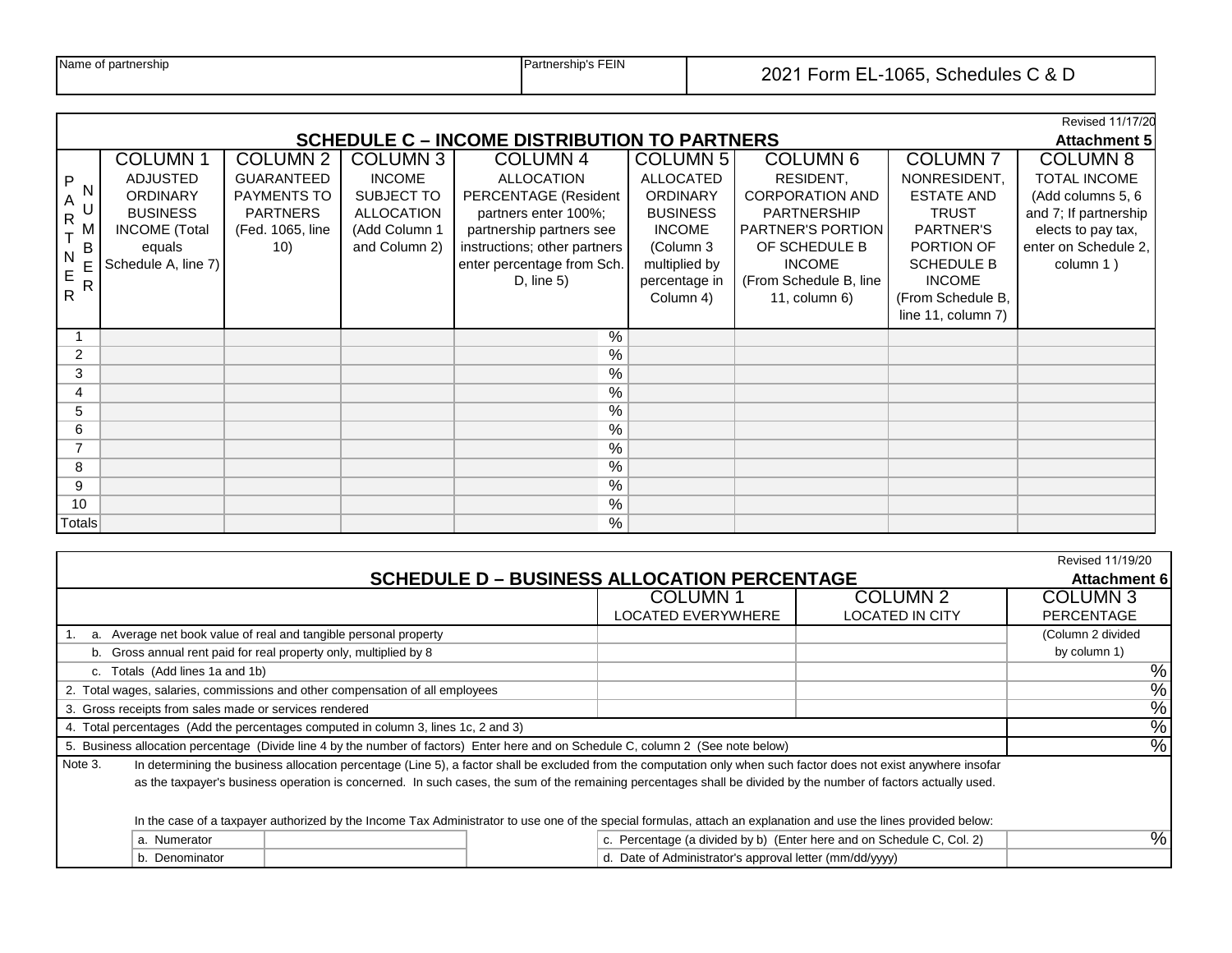| <b>Name</b><br>' partnershin | FEIN<br>artner: | 065<br>ንበኃ<br>__<br>orn<br>Schedule<br>. .<br>. . |
|------------------------------|-----------------|---------------------------------------------------|
|------------------------------|-----------------|---------------------------------------------------|

|                  |                                                                                                                                                        | <b>Revised 11/19/20</b> |
|------------------|--------------------------------------------------------------------------------------------------------------------------------------------------------|-------------------------|
|                  | <b>SCHEDULE E - RENTAL REAL ESTATE</b>                                                                                                                 | <b>Attachment 7</b>     |
|                  | If the business activity of the partnership includes rental of real estate, indicate below the complete address and the gain or loss of each property. |                         |
| <b>PROPERTY#</b> | PROPERTY ADDRESS (Street number, street name, city, state and zip code)                                                                                | <b>GAIN OR LOSS</b>     |
|                  |                                                                                                                                                        |                         |
| 2.               |                                                                                                                                                        |                         |
| З.               |                                                                                                                                                        |                         |
| 4.               |                                                                                                                                                        |                         |
| 5.               |                                                                                                                                                        |                         |
| <b>TOTALS</b>    | (ATTACH COPY OF FEDERAL FORM 8825)                                                                                                                     |                         |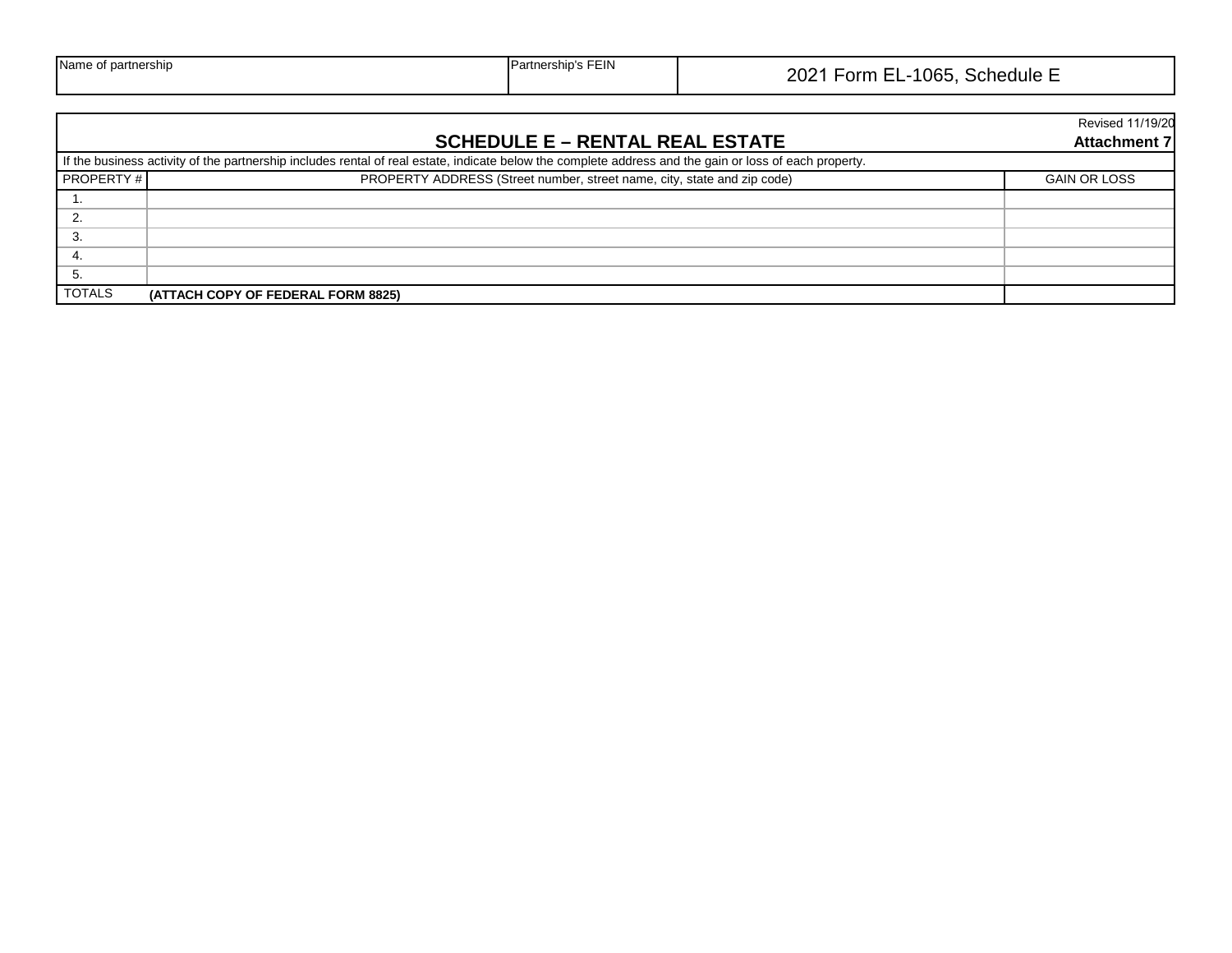|                                                                                                                                                                                                                               |                                                                                                        |                                                                                                  |                                                                                                                      |                                                                                                                                                                                                                                                                              |                                                                                                                                                                                                                                               |                                                                                                 | Revised 11/19/20<br><b>Attachment 8</b>                                                                                                                                               |  |  |  |
|-------------------------------------------------------------------------------------------------------------------------------------------------------------------------------------------------------------------------------|--------------------------------------------------------------------------------------------------------|--------------------------------------------------------------------------------------------------|----------------------------------------------------------------------------------------------------------------------|------------------------------------------------------------------------------------------------------------------------------------------------------------------------------------------------------------------------------------------------------------------------------|-----------------------------------------------------------------------------------------------------------------------------------------------------------------------------------------------------------------------------------------------|-------------------------------------------------------------------------------------------------|---------------------------------------------------------------------------------------------------------------------------------------------------------------------------------------|--|--|--|
| SCHEDULE G - CREDIT FOR TAX PAID TO ANOTHER CITY ON BEHALF OF RESIDENT PARTNERS<br>If tax is paid to more than one other city on behalf of a resident partner, use a separate line for each city. Total the amounts in column |                                                                                                        |                                                                                                  |                                                                                                                      |                                                                                                                                                                                                                                                                              |                                                                                                                                                                                                                                               |                                                                                                 |                                                                                                                                                                                       |  |  |  |
| 6 for the partner and enter the total credit for the partner on the last line for the partner in column 7.                                                                                                                    |                                                                                                        |                                                                                                  |                                                                                                                      |                                                                                                                                                                                                                                                                              |                                                                                                                                                                                                                                               |                                                                                                 |                                                                                                                                                                                       |  |  |  |
| $\sf P$<br>N<br>A<br>U<br>$\overline{\mathsf{R}}$<br>Μ<br>$\top$<br>B<br>$\mathsf{N}$<br>E<br>$\frac{E}{R}$<br>$\mathsf R$                                                                                                    | <b>COLUMN1</b><br>NAME OF OTHER CITY                                                                   | <b>COLUMN 2</b><br><b>INCOME TAXABLE BY</b><br>OTHER CITY AND<br>ALSO TAXABLE BY<br>East Lansing | <b>COLUMN 3</b><br>NUMBER OF<br><b>EXEMPTIONS</b><br><b>CLAIMED BY</b><br>PARTNER (Tax<br>Due Schedule,<br>column 6) | <b>COLUMN 4</b><br><b>TAX AT CITY'S</b><br><b>NONRESIDENT</b><br><b>TAX RATE</b><br>(Subtract the result of<br>column 3 multiplied by<br>city's exemption value<br>from column 2 and<br>multiply the difference by<br>the partner's resident<br>city's nonresident tax rate) | <b>COLUMN 5</b><br>TAX PAID TO OTHER CITY<br>(Subtract the result of column<br>3 multiplied by other city's<br>exemption value from column (Smaller of column 4)<br>2 and multiply the difference<br>by other city's nonresident tax<br>rate) | <b>COLUMN 6</b><br><b>CREDIT FOR</b><br><b>TAX PAID TO</b><br><b>OTHER CITY</b><br>or column 5) | <b>COLUMN7</b><br><b>TOTAL CREDIT</b><br>FOR TAX PAID TO<br>OTHER CITY ON<br><b>BEHALF OR</b><br><b>PARTNER</b><br>(Column 6 total for<br>partner; place on<br>last line for partner) |  |  |  |
| 999                                                                                                                                                                                                                           | <b>Example Lansing</b>                                                                                 | 10,000                                                                                           | 3                                                                                                                    | 62                                                                                                                                                                                                                                                                           | 41                                                                                                                                                                                                                                            | 41                                                                                              |                                                                                                                                                                                       |  |  |  |
| 999                                                                                                                                                                                                                           | <b>Example Detroit</b>                                                                                 | 5,000                                                                                            | $\overline{3}$                                                                                                       | $\overline{24}$                                                                                                                                                                                                                                                              | $\overline{39}$                                                                                                                                                                                                                               | $\overline{24}$                                                                                 |                                                                                                                                                                                       |  |  |  |
| 999                                                                                                                                                                                                                           | <b>Example Saginaw</b>                                                                                 | 12,000                                                                                           | $\overline{3}$                                                                                                       | $\overline{77}$                                                                                                                                                                                                                                                              | $\overline{77}$                                                                                                                                                                                                                               | $\overline{77}$                                                                                 | 142                                                                                                                                                                                   |  |  |  |
|                                                                                                                                                                                                                               |                                                                                                        |                                                                                                  |                                                                                                                      |                                                                                                                                                                                                                                                                              |                                                                                                                                                                                                                                               |                                                                                                 |                                                                                                                                                                                       |  |  |  |
|                                                                                                                                                                                                                               |                                                                                                        |                                                                                                  |                                                                                                                      |                                                                                                                                                                                                                                                                              |                                                                                                                                                                                                                                               |                                                                                                 |                                                                                                                                                                                       |  |  |  |
|                                                                                                                                                                                                                               |                                                                                                        |                                                                                                  |                                                                                                                      |                                                                                                                                                                                                                                                                              |                                                                                                                                                                                                                                               |                                                                                                 |                                                                                                                                                                                       |  |  |  |
|                                                                                                                                                                                                                               |                                                                                                        |                                                                                                  |                                                                                                                      |                                                                                                                                                                                                                                                                              |                                                                                                                                                                                                                                               |                                                                                                 |                                                                                                                                                                                       |  |  |  |
|                                                                                                                                                                                                                               |                                                                                                        |                                                                                                  |                                                                                                                      |                                                                                                                                                                                                                                                                              |                                                                                                                                                                                                                                               |                                                                                                 |                                                                                                                                                                                       |  |  |  |
|                                                                                                                                                                                                                               |                                                                                                        |                                                                                                  |                                                                                                                      |                                                                                                                                                                                                                                                                              |                                                                                                                                                                                                                                               |                                                                                                 |                                                                                                                                                                                       |  |  |  |
|                                                                                                                                                                                                                               |                                                                                                        |                                                                                                  |                                                                                                                      |                                                                                                                                                                                                                                                                              |                                                                                                                                                                                                                                               |                                                                                                 |                                                                                                                                                                                       |  |  |  |
|                                                                                                                                                                                                                               |                                                                                                        |                                                                                                  |                                                                                                                      |                                                                                                                                                                                                                                                                              |                                                                                                                                                                                                                                               |                                                                                                 |                                                                                                                                                                                       |  |  |  |
|                                                                                                                                                                                                                               |                                                                                                        |                                                                                                  |                                                                                                                      |                                                                                                                                                                                                                                                                              |                                                                                                                                                                                                                                               |                                                                                                 |                                                                                                                                                                                       |  |  |  |
|                                                                                                                                                                                                                               |                                                                                                        |                                                                                                  |                                                                                                                      |                                                                                                                                                                                                                                                                              |                                                                                                                                                                                                                                               |                                                                                                 |                                                                                                                                                                                       |  |  |  |
|                                                                                                                                                                                                                               |                                                                                                        |                                                                                                  |                                                                                                                      |                                                                                                                                                                                                                                                                              |                                                                                                                                                                                                                                               |                                                                                                 |                                                                                                                                                                                       |  |  |  |
|                                                                                                                                                                                                                               |                                                                                                        |                                                                                                  |                                                                                                                      |                                                                                                                                                                                                                                                                              |                                                                                                                                                                                                                                               |                                                                                                 |                                                                                                                                                                                       |  |  |  |
|                                                                                                                                                                                                                               |                                                                                                        |                                                                                                  |                                                                                                                      |                                                                                                                                                                                                                                                                              |                                                                                                                                                                                                                                               |                                                                                                 |                                                                                                                                                                                       |  |  |  |
|                                                                                                                                                                                                                               |                                                                                                        |                                                                                                  |                                                                                                                      |                                                                                                                                                                                                                                                                              |                                                                                                                                                                                                                                               |                                                                                                 |                                                                                                                                                                                       |  |  |  |
|                                                                                                                                                                                                                               |                                                                                                        |                                                                                                  |                                                                                                                      |                                                                                                                                                                                                                                                                              |                                                                                                                                                                                                                                               |                                                                                                 |                                                                                                                                                                                       |  |  |  |
|                                                                                                                                                                                                                               |                                                                                                        |                                                                                                  |                                                                                                                      |                                                                                                                                                                                                                                                                              |                                                                                                                                                                                                                                               |                                                                                                 |                                                                                                                                                                                       |  |  |  |
|                                                                                                                                                                                                                               |                                                                                                        |                                                                                                  |                                                                                                                      |                                                                                                                                                                                                                                                                              |                                                                                                                                                                                                                                               |                                                                                                 |                                                                                                                                                                                       |  |  |  |
|                                                                                                                                                                                                                               |                                                                                                        |                                                                                                  |                                                                                                                      |                                                                                                                                                                                                                                                                              |                                                                                                                                                                                                                                               |                                                                                                 |                                                                                                                                                                                       |  |  |  |
|                                                                                                                                                                                                                               |                                                                                                        |                                                                                                  |                                                                                                                      |                                                                                                                                                                                                                                                                              |                                                                                                                                                                                                                                               |                                                                                                 |                                                                                                                                                                                       |  |  |  |
|                                                                                                                                                                                                                               |                                                                                                        |                                                                                                  |                                                                                                                      |                                                                                                                                                                                                                                                                              |                                                                                                                                                                                                                                               |                                                                                                 |                                                                                                                                                                                       |  |  |  |
|                                                                                                                                                                                                                               | Total credit for tax paid to another city (Add amounts in column 7; enter here and on page 1, line 2e) |                                                                                                  |                                                                                                                      |                                                                                                                                                                                                                                                                              |                                                                                                                                                                                                                                               |                                                                                                 |                                                                                                                                                                                       |  |  |  |